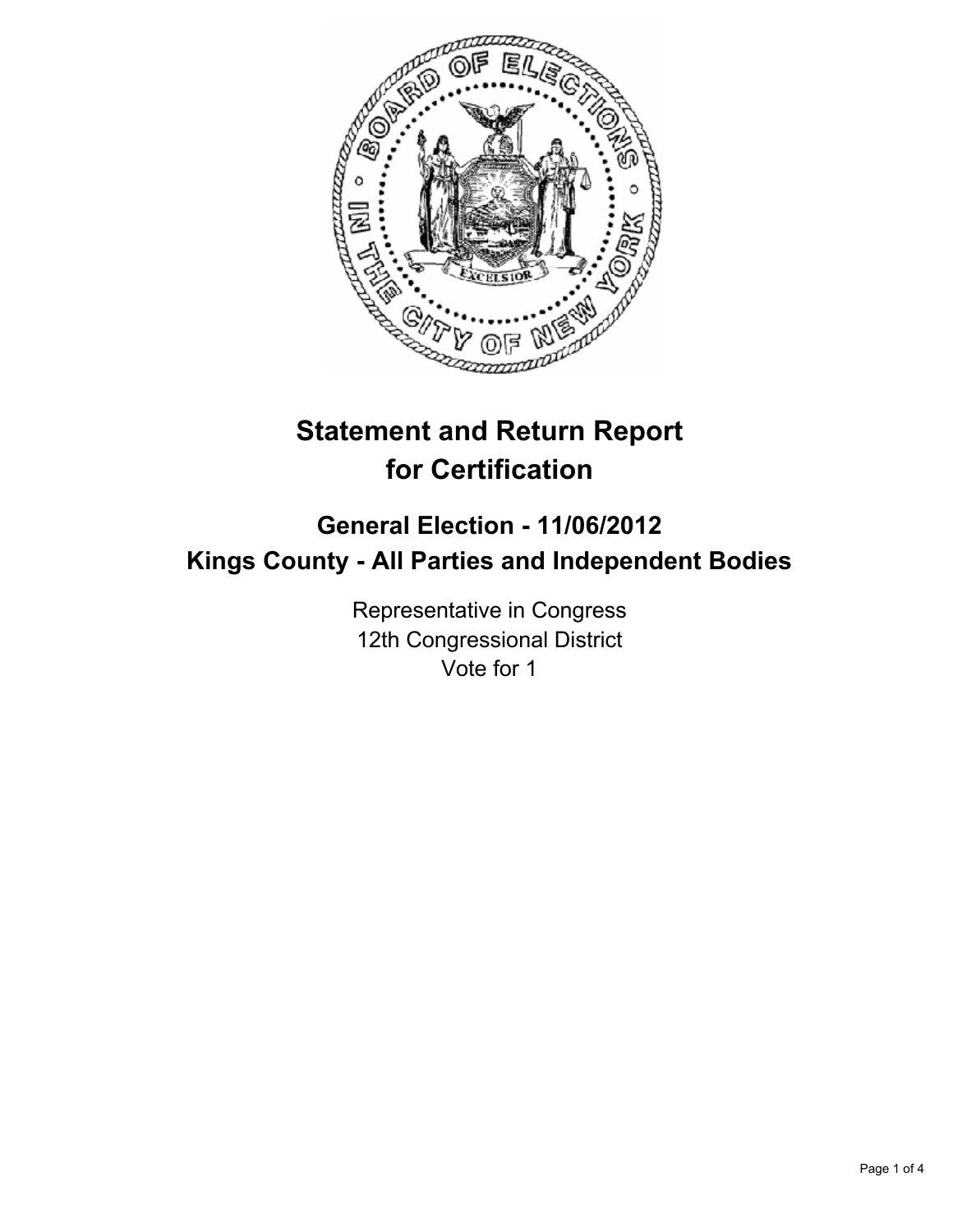

### **Assembly District 50**

| <b>PUBLIC COUNTER</b>                                    | 17,303       |
|----------------------------------------------------------|--------------|
| <b>EMERGENCY</b>                                         | 6            |
| ABSENTEE/MILITARY                                        | 479          |
| <b>FEDERAL</b>                                           | 174          |
| SPECIAL PRESIDENTIAL                                     | 0            |
| <b>AFFIDAVIT</b>                                         | 2,520        |
| <b>Total Ballots</b>                                     | 20,482       |
| Less - Inapplicable Federal/Special Presidential Ballots | 0            |
| <b>Total Applicable Ballots</b>                          | 20,482       |
| CAROLYN B. MALONEY (DEMOCRATIC)                          | 14,854       |
| CHRISTOPHER R. WIGHT (REPUBLICAN)                        | 1,556        |
| CHRISTOPHER R. WIGHT (CONSERVATIVE)                      | 202          |
| CAROLYN B. MALONEY (WORKING FAMILIES)                    | 1,565        |
| CHRISTOPHER R. WIGHT (INDEPENDENCE)                      | 206          |
| BILL DAVIDSON (WRITE-IN)                                 | 1            |
| COLIN BEAVAN (WRITE-IN)                                  | 1            |
| COLIN BEAVON (WRITE-IN)                                  | $\mathbf{1}$ |
| ERICA ETHER (WRITE-IN)                                   | $\mathbf{1}$ |
| <b>GLENN GREENWARD (WRITE-IN)</b>                        | 1            |
| LUIS A. JORDAN (WRITE-IN)                                | 1            |
| MARK BORINO (WRITE-IN)                                   | $\mathbf{1}$ |
| NYDIA VELAZQUEZ (WRITE-IN)                               | $\mathbf{1}$ |
| PAUL VENESKY (WRITE-IN)                                  | $\mathbf{1}$ |
| RON PAUL (WRITE-IN)                                      | $\mathbf{1}$ |
| UNATTRIBUTABLE WRITE-IN (WRITE-IN)                       | 8            |
| WILLIAM J. ANNIGAN (WRITE-IN)                            | 1            |
| <b>Total Votes</b>                                       | 18,402       |
| Unrecorded                                               | 2,080        |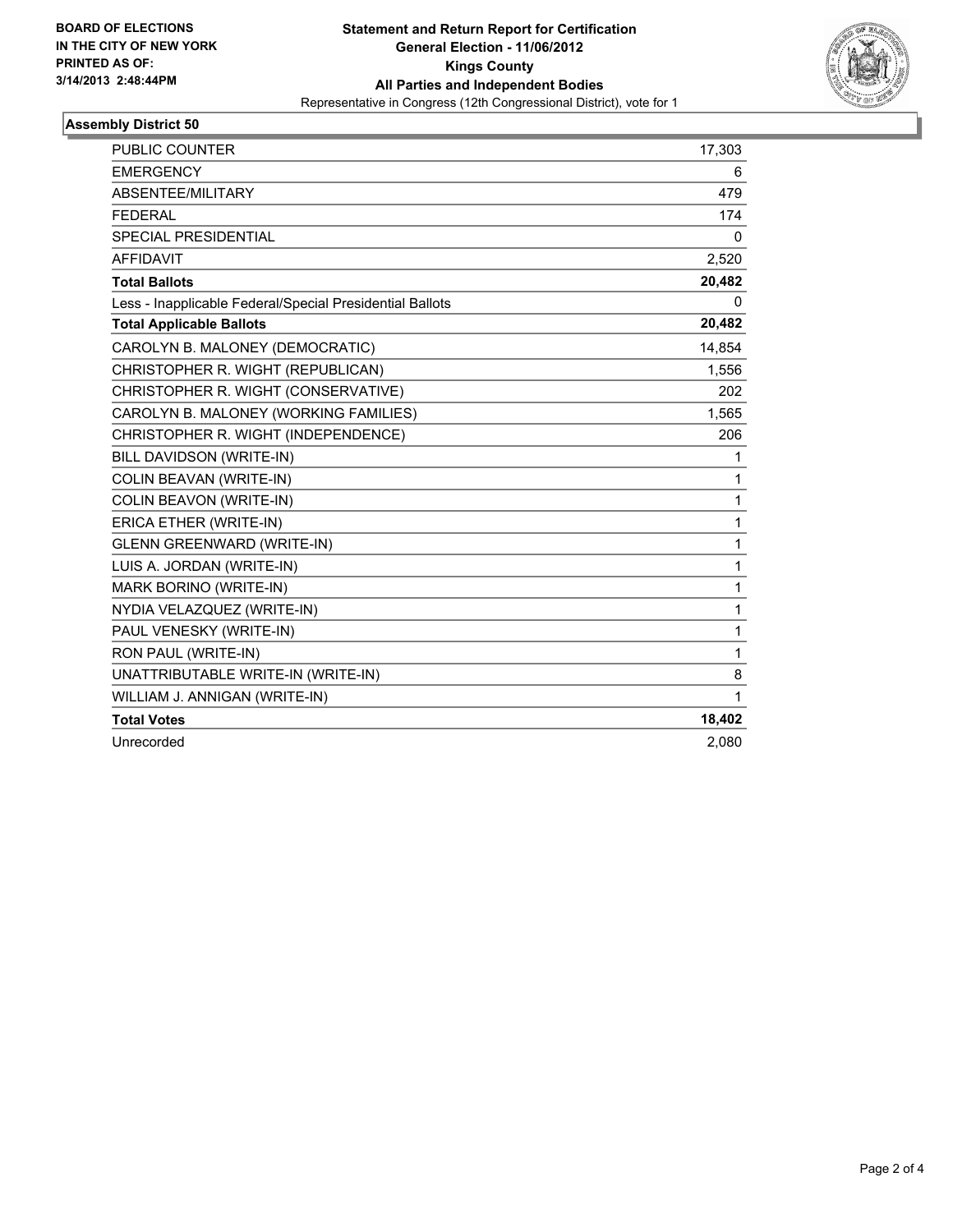

### **Assembly District 53**

| <b>PUBLIC COUNTER</b>                                    | 3,067        |
|----------------------------------------------------------|--------------|
| <b>EMERGENCY</b>                                         | 38           |
| <b>ABSENTEE/MILITARY</b>                                 | 84           |
| <b>FEDERAL</b>                                           | 32           |
| <b>SPECIAL PRESIDENTIAL</b>                              | $\mathbf{0}$ |
| <b>AFFIDAVIT</b>                                         | 492          |
| <b>Total Ballots</b>                                     | 3,713        |
| Less - Inapplicable Federal/Special Presidential Ballots | 0            |
| <b>Total Applicable Ballots</b>                          | 3,713        |
| CAROLYN B. MALONEY (DEMOCRATIC)                          | 2,743        |
| CHRISTOPHER R. WIGHT (REPUBLICAN)                        | 238          |
| CHRISTOPHER R. WIGHT (CONSERVATIVE)                      | 31           |
| CAROLYN B. MALONEY (WORKING FAMILIES)                    | 261          |
| CHRISTOPHER R. WIGHT (INDEPENDENCE)                      | 32           |
| FRANK CELSEI (WRITE-IN)                                  | 1            |
| LISA SUMMA (WRITE-IN)                                    | 1            |
| STEVEN FAIRCHILD (WRITE-IN)                              | 1            |
| UNATTRIBUTABLE WRITE-IN (WRITE-IN)                       | 2            |
| <b>Total Votes</b>                                       | 3,310        |
| Unrecorded                                               | 403          |